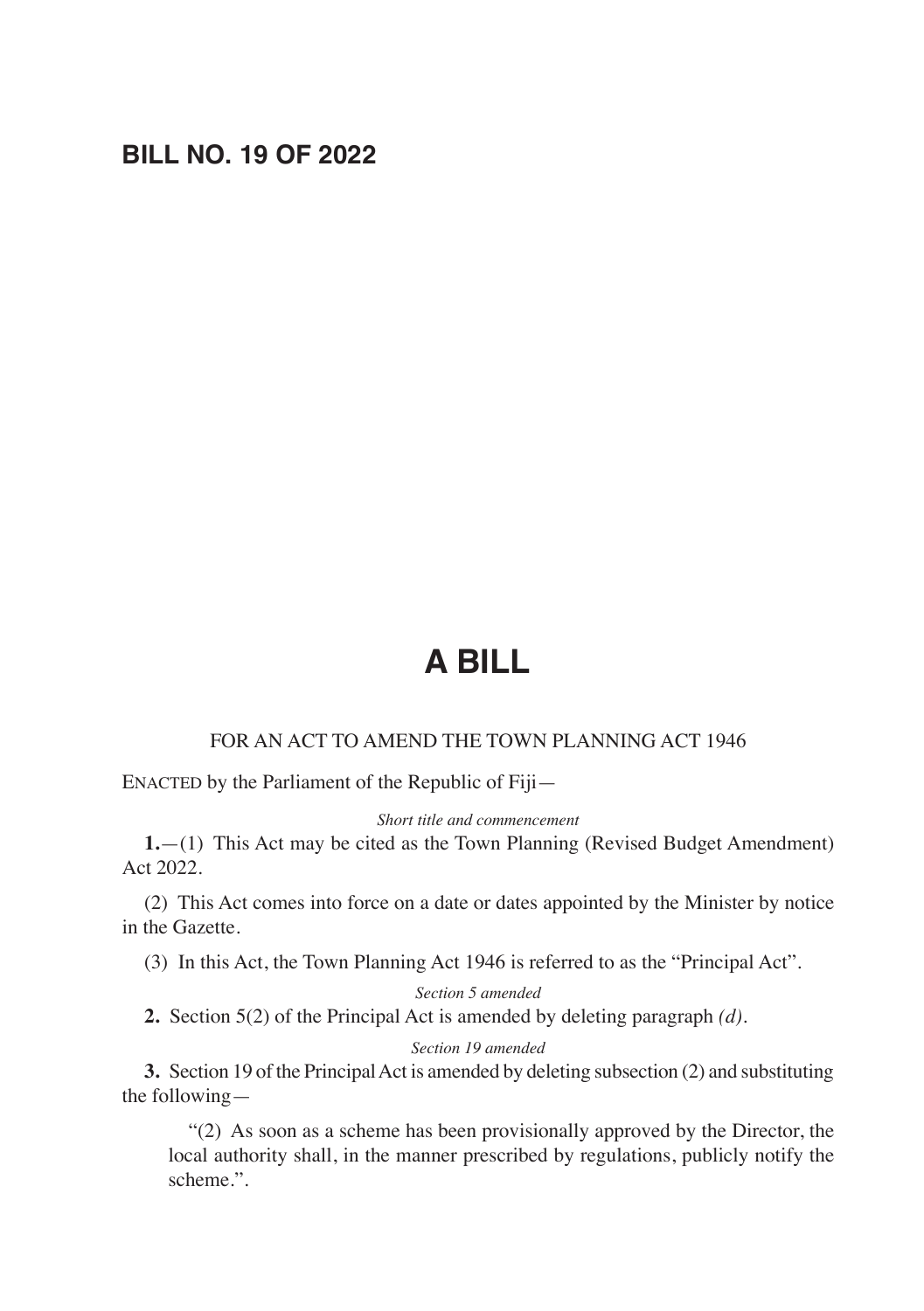#### *Section 20 amended*

- **4.** Section 20 of the Principal Act is amended by—
	- *(a)* after "local authority", inserting "and the Director"; and
	- *(b)* deleting ", at any time within 3 months after the first public notification of the scheme as required by this section" and substituting "in the manner prescribed by regulations".

# *Sections 21 and 22 deleted*

**5.** The Principal Act is amended by deleting sections 21 and 22.

#### *Section 23 amended*

**6.** Section 23 of the Principal Act is amended after "dismiss the objection" by inserting "in the manner prescribed by regulations".

#### *Section 23A inserted*

**7.** The Principal Act is amended after section 23 by inserting the following new section—

#### "*Appeal*

23A.—(1) Every owner or occupier of land within the area covered by a scheme may, by notice in writing to the permanent secretary responsible for town planning, appeal the determination of the objection by the Director.

(2) The notice of appeal must be submitted to the permanent secretary responsible for town planning and the determination of the appeal by the permanent secretary responsible for town planning must be conveyed to the owner or occupier of land in the manner prescribed by regulations.".

#### *Section 24 amended*

## **8.** Section 24 of the Act is amended by—

- $(a)$  in subsection  $(1)$ 
	- (i) after "objections", inserting "or appeals";
	- (ii) after "requirements of the Director", inserting "or the determination of the permanent secretary responsible for town planning pursuant to section 23A"; and
	- (iii) after "approve the scheme", inserting "in the manner prescribed by regulations"; and
- *(b)* deleting subsection (3) and substituting the following—

 "(3) The approved scheme and a copy of all maps, plans and other particulars comprised therein shall be exhibited in the manner prescribed by regulations.".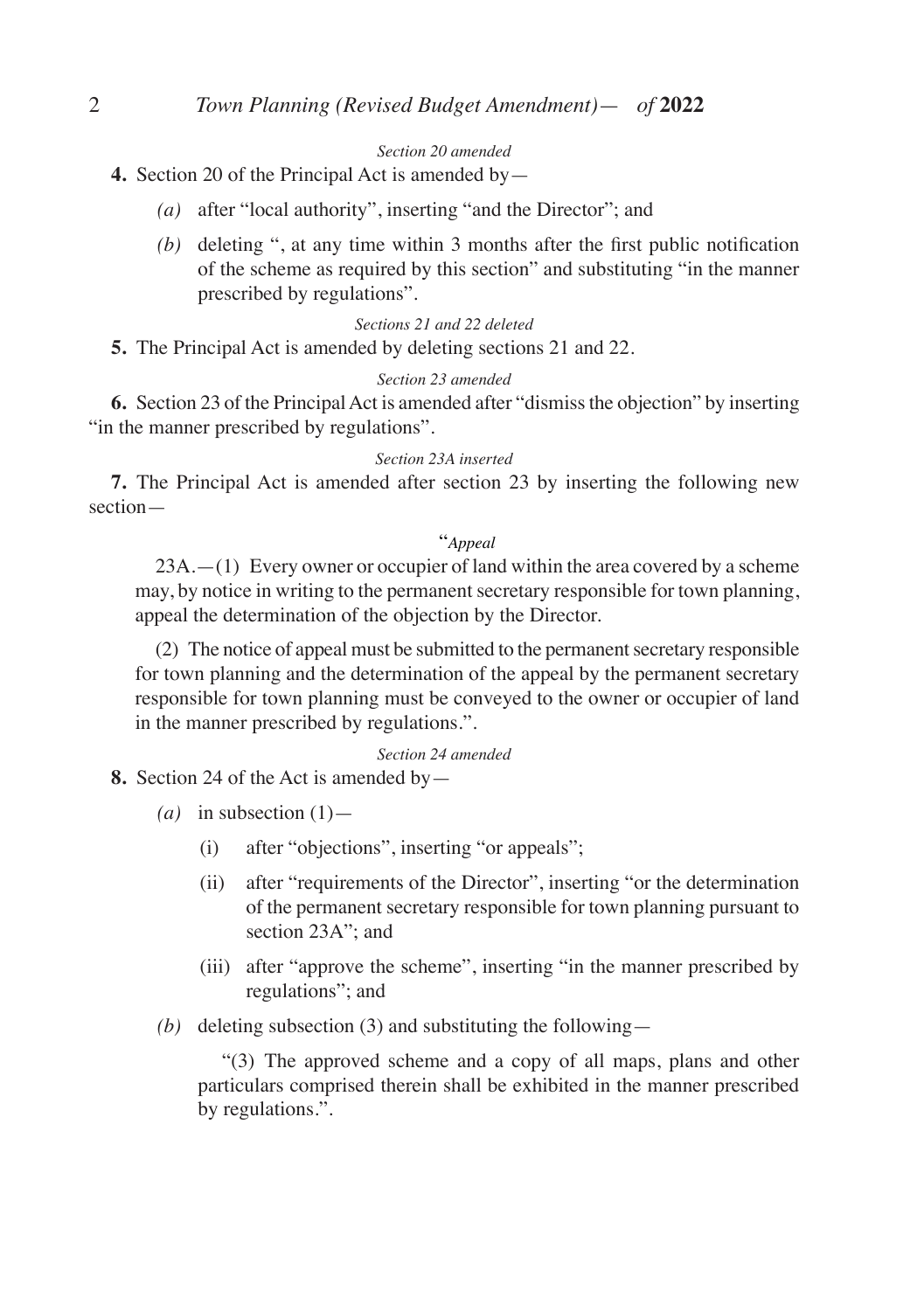## *Section 26 amended*

**9.** Section 26(2) of the Principal Act is amended by deleting "one month" and substituting "21 days".

#### *Section 26A inserted*

**10.** The Principal Act is amended after section 26 by inserting the following new section—

# "*Modification or alteration of an approved scheme*

26A. Notwithstanding section 26, the permanent secretary responsible for town planning may, in consultation with the Director, declare by notification in the Gazette the modification or alteration of the provisions of an approved scheme provided that the permanent secretary responsible for town planning is satisfied with the conditions prescribed by regulations.".

#### *Section 27 amended*

**11.** Section 27(4) of the Principal Act is amended by deleting "same manner as is provided in sections 21, 22 and 23" and substituting "manner prescribed by regulations".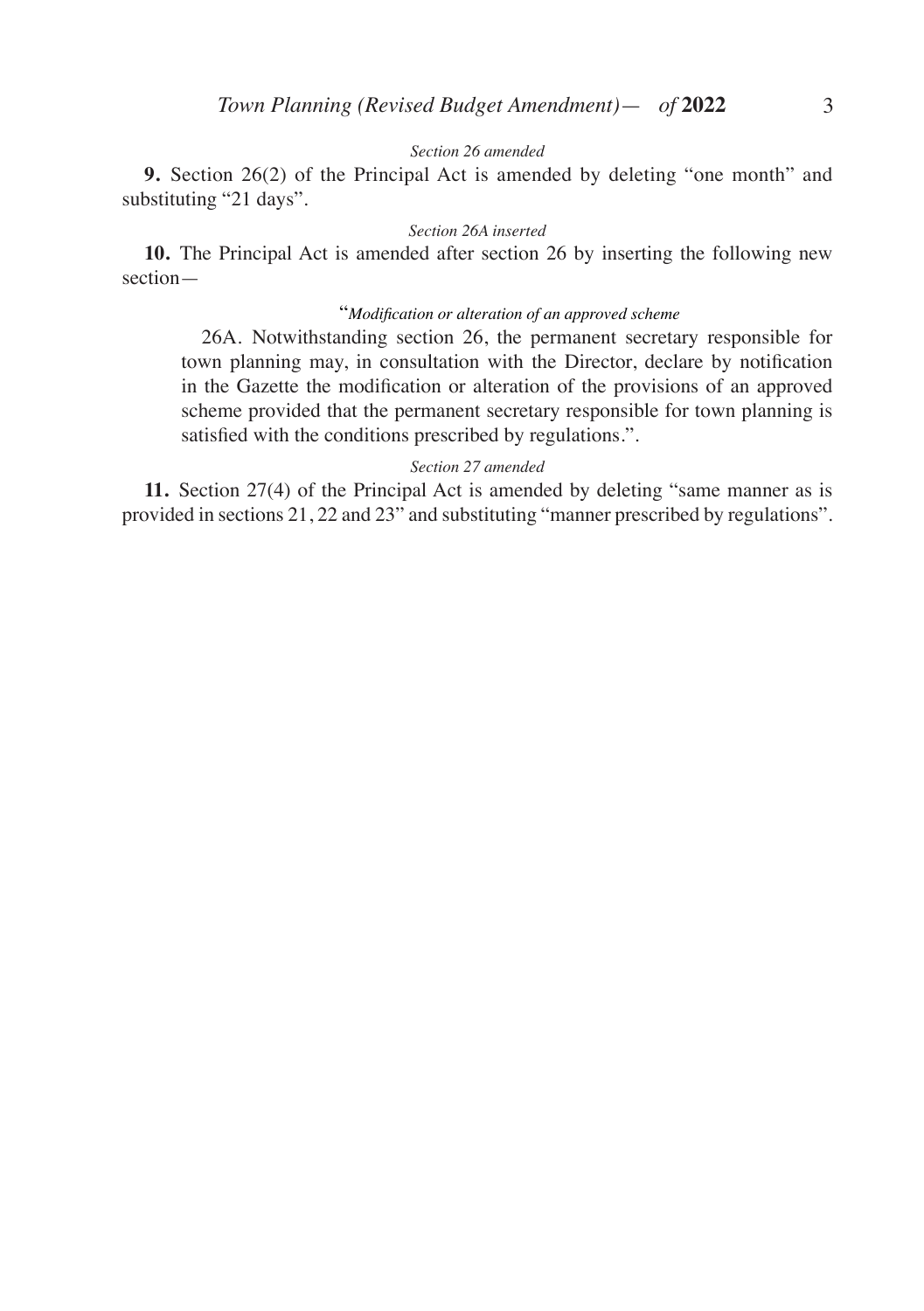*Office of the Attorney-General Suvavou House Suva March 2022*

# **TOWN PLANNING (REVISED BUDGET AMENDMENT) BILL 2022 EXPLANATORY NOTE**

*(This note is not part of the Bill and is intended only to indicate its general effect)*

# **1.0 BACKGROUND**

- 1.1 The Town Planning Act 1946 (**'Act'**) provides for, *inter alia*, the process for the preparation and approval of a town planning scheme (**'scheme'**). A scheme governs the planning and development of cities and town areas.
- 1.2 Under the Act, once a scheme has been provisionally approved by the Director of Town and Country Planning (**'Director'**), the scheme has to be published with 3 months given for any objections to the scheme.
- 1.3 Developments over the years however have changed the way towns and cities function. So an approved scheme area may have significantly changed from the original approved scheme area. For example, an approved scheme area that was for residential purposes now has commercial activities such as shops, offices and other commercial-related activities.
- 1.4 Moreover, since the beginning of the COVID-19 pandemic, a number of Fijians who have lost their jobs had sought other avenues of earning a livelihood and have been operating businesses from their homes (**'home-based businesses'**). These home-based businesses are required to apply for a modification or alteration of an approved scheme under the Act which is a timely, cumbersome and costly process, adversely affecting these home-based businesses.
- 1.5 Therefore, the Bill seeks to amend the Act to streamline the process for the approval of a scheme and also to give authority to the permanent secretary responsible for town planning (**'Permanent Secretary'**) to declare the modification or alteration of an approved scheme upon certain conditions that will be prescribed by regulations for the purpose of providing ease of doing business for developers, investors and those operating home-based businesses.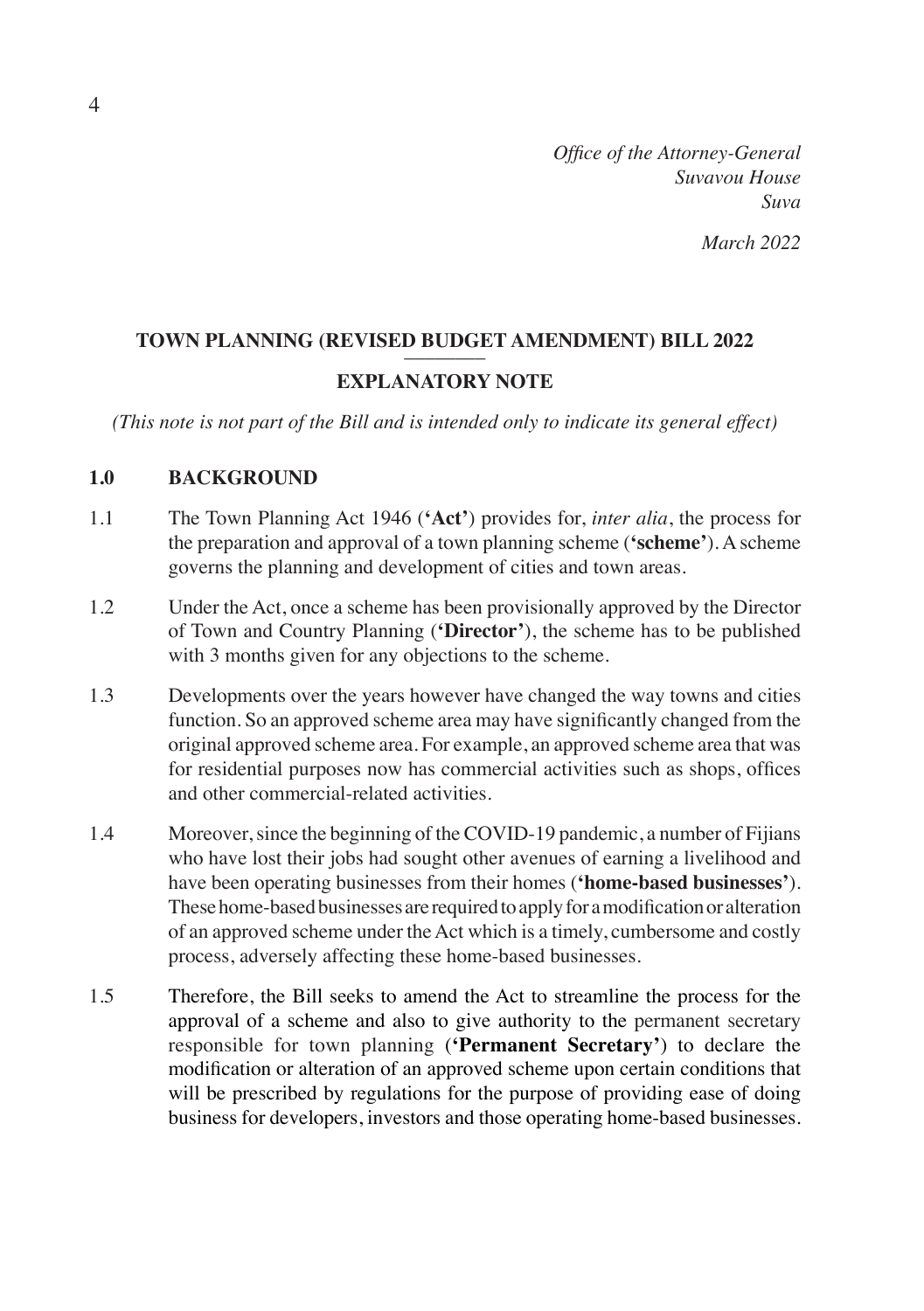# **2.0 CLAUSES**

- 2.1 Clause 1 of the Bill provides for the short title and commencement. If passed by Parliament, the amending legislation will come into force on a date or dates appointed by the Minister by notice in the Gazette.
- 2.2 Clause 2 of the Bill amends section 5(2) of the Act by deleting the provision on the appeal of a decision of the Director.
- 2.3 Clause 3 of the Bill amends section 19(2) of the Act to streamline the process for a local authority to publically notify a scheme that is provisionally approved by the Director.
- 2.4 Clause 4 of the Bill amends section 20 of the Act to change the objection period from 3 months to a timeframe that will be prescribed by regulations.
- 2.5 Clause 5 of the Bill amends the Act by deleting sections 21 and 22 of the Act.
- 2.6 Clause 6 of the Bill amends section 23 of the Act to provide that the Director can make a determination on an objection in the manner prescribed by regulations.
- 2.7 Clause 7 of the Bill amends the Act by inserting a new section 23A to provide for appeals on determinations made by the Director on objections to provisionally approved schemes.
- 2.8 Clause 8 of the Bill amends section 24 of the Act to include that the process for the decision on the final approval of a scheme by the Director is to be in the manner prescribed by regulations.
- 2.9 Clause 9 of the Bill amends section 26 of the Act to reduce the time for objection to a scheme from 30 days to 21 days after the first public notification of the alteration or addition to the scheme.
- 2.10 Clause 10 of the Bill amends the Act by inserting a new section 26A to provide for the declaration of the modification or alteration of an approved scheme by the Permanent Secretary provided that the Permanent Secretary is satisfied with the conditions prescribed by regulations.
- 2.11 Clause 11 of the Bill amends section 27 of the Act by deleting references to sections 21, 22 and 23 in relation to objections to the provisional approval of a scheme in the Act.